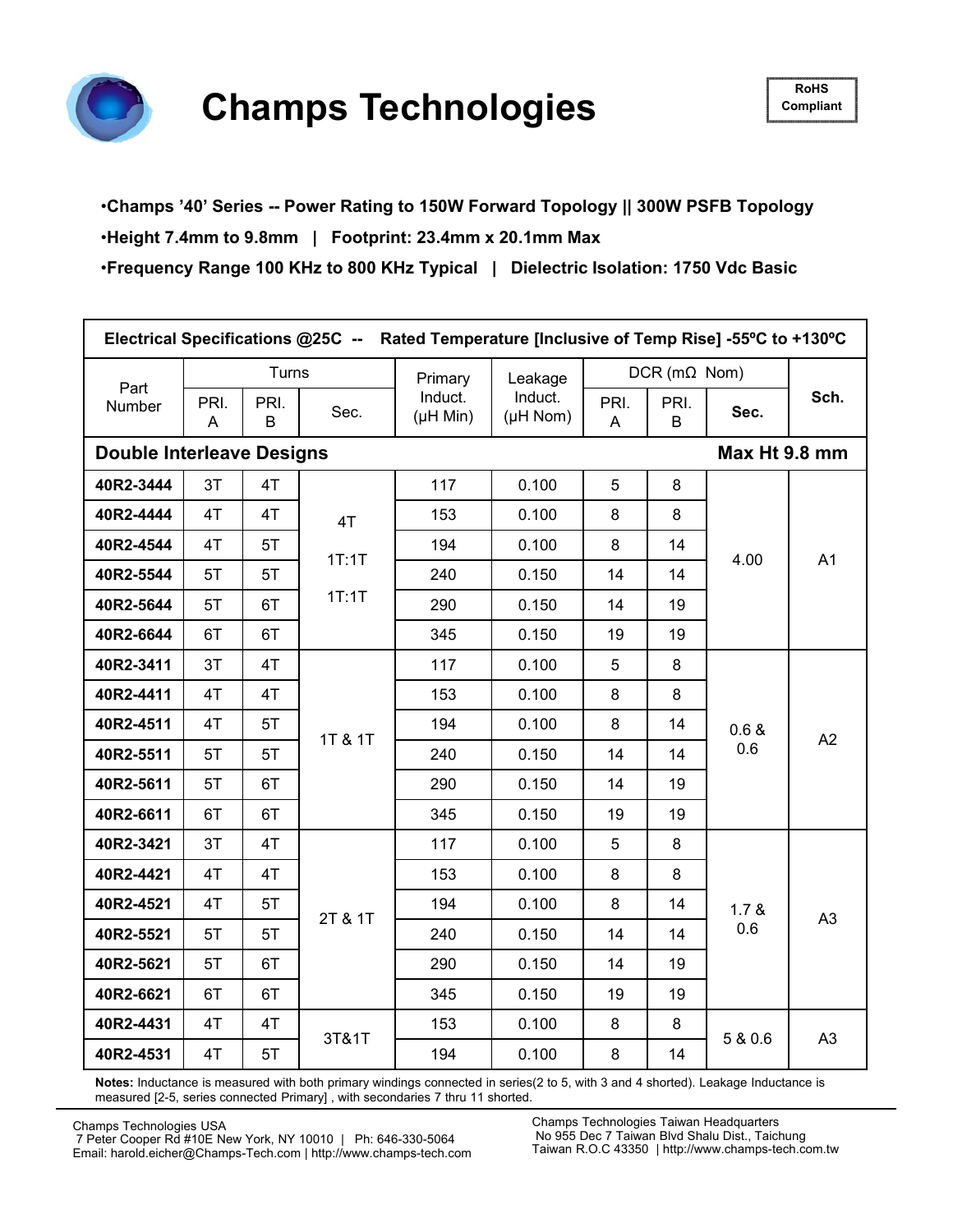

#### **Electrical Specifications @25C -- Rated Temperature [Inclusive of Temp Rise] -55ºC to +130ºC**

|                                  |        | Turns  |                | Primary*                    | Leakage             |        | $DCR$ (m $\Omega$ Nom) |               |                |
|----------------------------------|--------|--------|----------------|-----------------------------|---------------------|--------|------------------------|---------------|----------------|
| Part<br>Number                   | PRI. A | PRI. B | Sec.           | Induct.<br>$(\mu H$ Min $)$ | Induct.<br>(µH Nom) | PRI. A | PRI. B                 | Sec.          | Sch.           |
| <b>Single Interleave Designs</b> |        |        |                |                             |                     |        |                        | Max Ht 7.4 mm |                |
| 40R1-3444                        | 3T     | 4T     |                | 117                         | 0.15                | 9      | 15                     |               |                |
| 40R1-4444                        | 4T     | 4T     |                | 153                         | 0.20                | 15     | 15 <sup>15</sup>       |               |                |
| 40R1-4544                        | 4T     | 5T     | 4T             | 194                         | 0.25                | 15     | 26                     |               |                |
| 40R1-5544                        | 5T     | 5T     | 1T&1T<br>1T&1T | 240                         | 0.30                | 26     | 26                     | 7.00          | A1             |
| 40R1-5644                        | 5T     | 6T     |                | 290                         | 0.35                | 26     | 36                     |               |                |
| 40R1-6644                        | 6T     | 6T     |                | 345                         | 0.40                | 36     | 36                     |               |                |
| 40R1-3411                        | 3T     | 4T     | 1T & 1T        | 117                         | 0.15                | 9      | 15                     | 181           | A2             |
| 40R1-4411                        | 4T     | 4T     |                | 153                         | 0.20                | 15     | 15                     |               |                |
| 40R1-4511                        | 4T     | 5T     |                | 194                         | 0.25                | 15     | 26                     |               |                |
| 40R1-5511                        | 5T     | 5T     |                | 240                         | 0.30                | 26     | 26                     |               |                |
| 40R1-5611                        | 5T     | 6T     |                | 290                         | 0.35                | 26     | 36                     |               |                |
| 40R1-6611                        | 6T     | 6T     |                | 345                         | 0.40                | 36     | 36                     |               |                |
| 40R1-3421                        | 3T     | 4T     |                | 117                         | 0.15                | 9      | 15                     |               |                |
| 40R1-4421                        | 4T     | 4T     |                | 153                         | 0.20                | 15     | 15                     |               |                |
| 40R1-4521                        | 4T     | 5T     |                | 194                         | 0.25                | 15     | 26                     |               |                |
| 40R1-5521                        | 5T     | 5T     | 2T & 1T        | 240                         | 0.30                | 26     | 26                     | 4 & 1         | A3             |
| 40R1-5621                        | 5T     | 6T     |                | 290                         | 0.35                | 26     | 36                     |               |                |
| 40R1-6621                        | 6T     | 6T     |                | 345                         | 0.40                | 36     | 36                     |               |                |
| 40R1-4431                        | 4T     | 4T     |                | 153                         | 0.20                | 15     | 15 <sub>15</sub>       |               |                |
| 40R1-4531                        | 4T     | 5T     | 3T&1T          | 194                         | 0.30                | 15     | 26                     | 9 & 1         | A <sub>3</sub> |

**Notes:** Inductance is measured with both primary windings connected in series(2 to 5, with 3 and 4 shorted). Leakage Inductance is measured with Primaries [2-5] in series and secondaries 7 thru 11 shorted.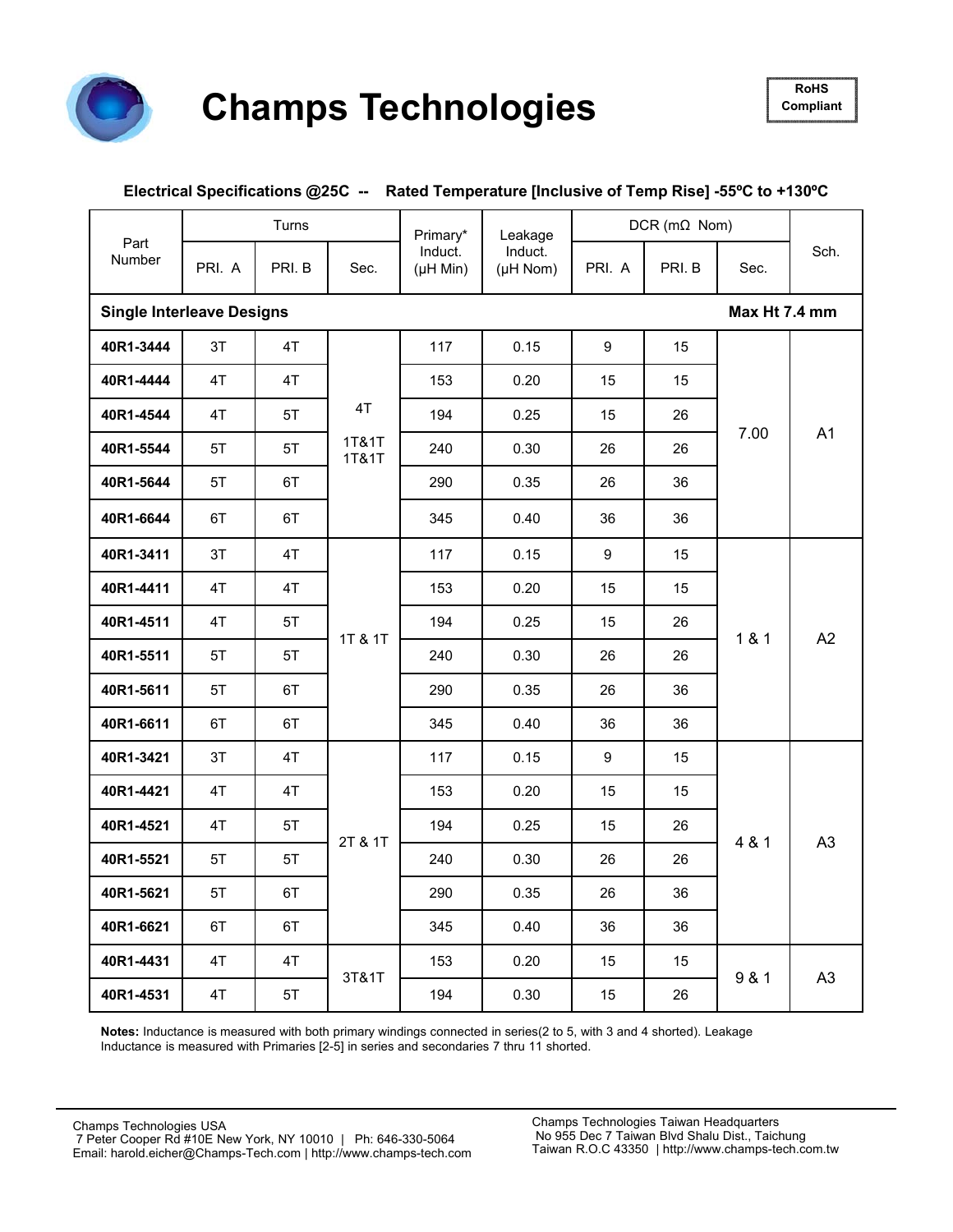

# **Champs Technologies**





| <b>Champs '40' Series Cross Ref to Pulse PA08 Series</b>          |                                                                                             |           |        |           |        |  |  |  |
|-------------------------------------------------------------------|---------------------------------------------------------------------------------------------|-----------|--------|-----------|--------|--|--|--|
| 40R2-4444                                                         | PA0801                                                                                      | 40R2-4411 | PA0806 | 40R2-4421 | PA0811 |  |  |  |
| 40R2-4544                                                         | PA0802                                                                                      | 40R2-4511 | PA0807 | 40R2-4521 | PA0812 |  |  |  |
| 40R2-5544                                                         | PA0803                                                                                      | 40R2-5511 | PA0808 | 40R2-5521 | PA0813 |  |  |  |
| 40R2-5644                                                         | PA0804                                                                                      | 40R2-5611 | PA0809 | 40R2-5621 | PA0814 |  |  |  |
| PA0815<br>40R2-6644<br>PA0805<br>PA0810<br>40R2-6611<br>40R2-6621 |                                                                                             |           |        |           |        |  |  |  |
|                                                                   | Champs offers '40' Series in many non-standard turns configurations not shown or cross-ref. |           |        |           |        |  |  |  |



Champs Technologies USA

7 Peter Cooper Rd #10E New York, NY 10010 | Ph: 646-330-5064 Email: harold.eicher@Champs-Tech.com | http://www.champs-tech.com Champs Technologies Taiwan Headquarters No 955 Dec 7 Taiwan Blvd Shalu Dist., Taichung Taiwan R.O.C 43350 | http://www.champs-tech.com.tw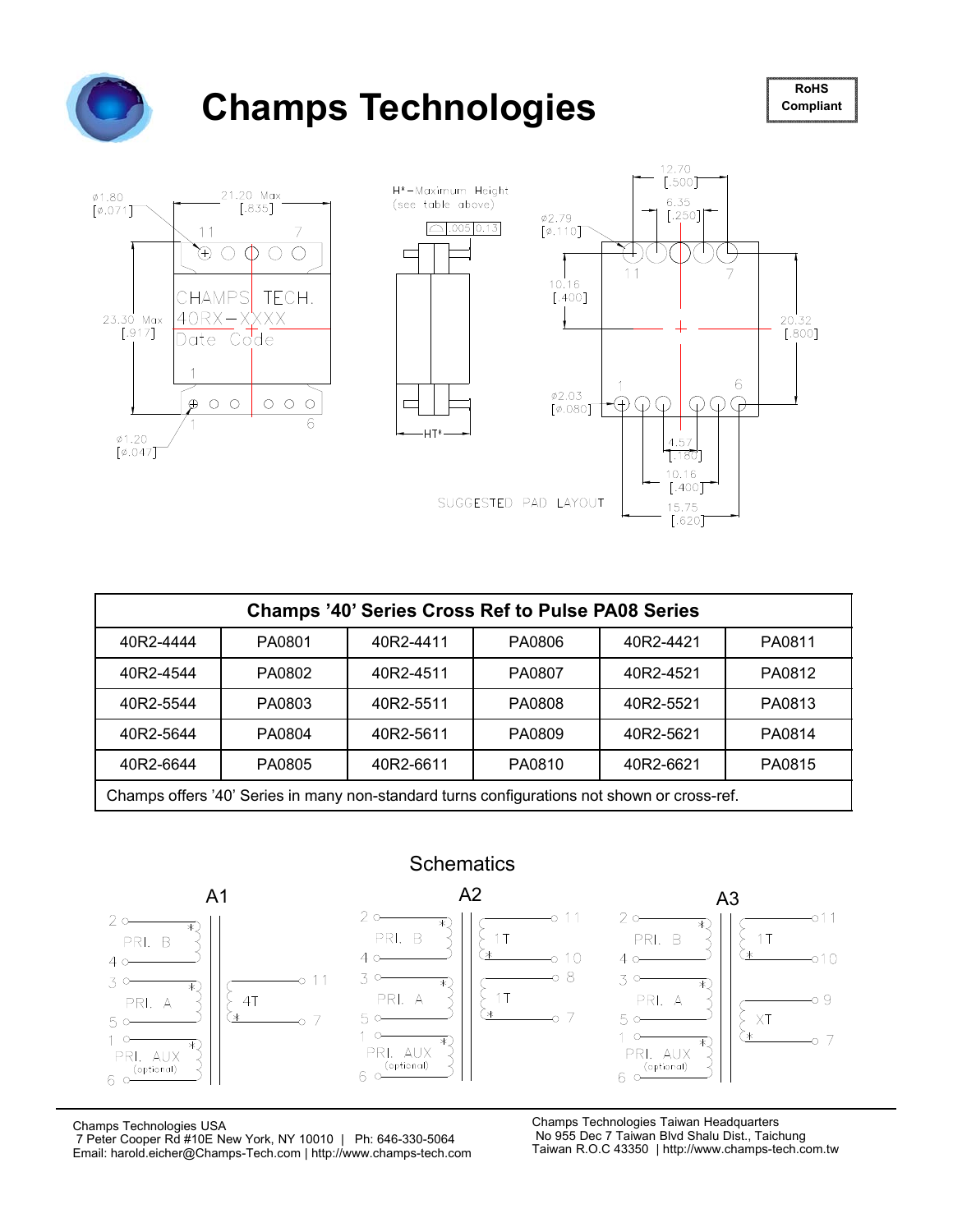

**Champs Technologies** 

#### •**'55' Series -- Power Rating to 350W Forward Topology || 650W PSFB Topology**

•**Height 7.4mm to 10.2mm | Footprint: 30mm x 26mm Max**

•**Frequency Range 100 KHz to 800 KHz Typical | Dielectric Isolation: 1750 Vdc Basic**

| Electrical Specifications @25C --<br>Rated Temperature [Inclusive of Temp Rise] -55°C to +130°C |                                                                    |                                  |                          |           |         |                 |                        |                      |                |  |
|-------------------------------------------------------------------------------------------------|--------------------------------------------------------------------|----------------------------------|--------------------------|-----------|---------|-----------------|------------------------|----------------------|----------------|--|
|                                                                                                 |                                                                    | Turns                            |                          | Primary*  | Leakage |                 | $DCR$ (m $\Omega$ Nom) |                      |                |  |
| Part<br><b>Number</b>                                                                           | Induct.<br>PRI.<br>PRI.<br>Sec.<br>$(\mu H \text{ Min})$<br>B<br>A | Induct.<br>$(\mu H \text{ Nom})$ | PRI.<br>A                | PRI.<br>B | Sec.    | Sch.            |                        |                      |                |  |
| <b>Double Interleave Designs</b>                                                                |                                                                    |                                  |                          |           |         |                 |                        | <b>Max Ht 10.2mm</b> |                |  |
| 55R2-4444                                                                                       | 4T                                                                 | 4T                               |                          | 216       | 0.100   | $\overline{7}$  | $\overline{7}$         | 3.50                 | A <sub>1</sub> |  |
| 55R2-5544                                                                                       | 5T                                                                 | 5T                               | 4T<br>1T & 1T<br>1T & 1T | 340       | 0.150   | 12 <sup>2</sup> | 12                     |                      |                |  |
| 55R2-6644                                                                                       | 6T                                                                 | 6T                               |                          | 480       | 0.180   | 17              | 17                     |                      |                |  |
| 55R2-7744                                                                                       | 7T                                                                 | 7T                               |                          | 660       | 0.250   | 25              | 25                     |                      |                |  |
| 55R2-8844                                                                                       | 8T                                                                 | 8T                               |                          | 860       | 0.280   | 32              | 32                     |                      |                |  |
| 55R2-4411                                                                                       | 4T                                                                 | 4T                               |                          | 216       | 0.100   | 7               | $\overline{7}$         |                      |                |  |
| 55R2-5511                                                                                       | 5T                                                                 | 5T                               |                          | 340       | 0.150   | 12              | 12                     | 0.45 &<br>0.45       | A2             |  |
| 55R2-6611                                                                                       | 6T                                                                 | 6T                               | 1T & 1T                  | 480       | 0.180   | 17              | 17                     |                      |                |  |
| 55R2-7711                                                                                       | 7T                                                                 | 7T                               |                          | 660       | 0.250   | 25              | 25                     |                      |                |  |
| 55R2-8811                                                                                       | 8T                                                                 | 8T                               |                          | 860       | 0.280   | 32              | 32                     |                      |                |  |

**Notes: \***Inductance is measured with both primary windings connected in series(2 to 5, with 3 and 4 shorted). Leakage Inductance is measured with both primary windings connected in series (2-5 w/ 3,4 connected) and secondaries (7 thru 11) shorted



6.35  $[.250]$ 15.88  $[.625]$ Champs Technologies Taiwan Headquarters

SUGGESTED PAD LAYOUT

7.62

 $[.300]$ 

25.40

 $[1.000]$ 

Champs Technologies USA

7 Peter Cooper Rd #10E New York, NY 10010 | Ph: 646-330-5064 Email: harold.eicher@Champs-Tech.com | http://www.champs-tech.com

No 955 Sec 7 Taiwan Blvd, Shalu Dist, Taichung Taiwan R.O.C 43350 | http://www.champs-tech.com.tw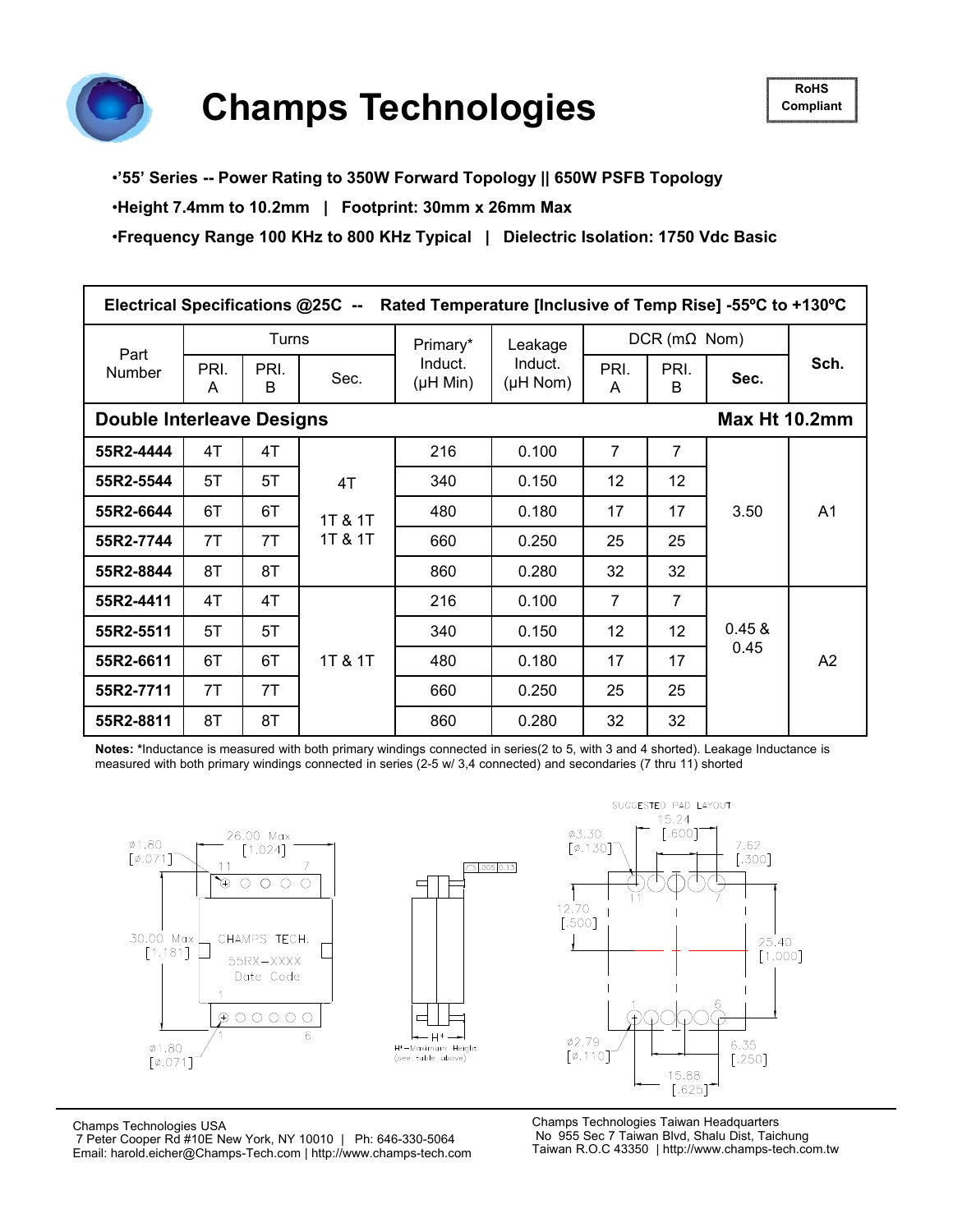

#### **Electrical Specifications @25C -- Rated Temperature [Inclusive of Temp Rise] -55ºC to +130ºC**

| Part<br>Number |                                  | Turns                | Primary*                    | Leakage             | $DCR$ (m $\Omega$ Nom)                                                                                                                                                  |               |                |
|----------------|----------------------------------|----------------------|-----------------------------|---------------------|-------------------------------------------------------------------------------------------------------------------------------------------------------------------------|---------------|----------------|
|                | PRI                              | Sec.                 | Induct.<br>$(\mu H$ Min $)$ | Induct.<br>(µH Nom) | PRI<br>$\overline{7}$<br>0.15<br>0.18<br>12<br>0.22<br>17<br>0.28<br>25<br>0.33<br>32<br>$\overline{7}$<br>0.15<br>0.18<br>12<br>0.22<br>17<br>0.28<br>25<br>0.33<br>32 | Sec.          | Sch.           |
|                | <b>Single Interleave Designs</b> |                      |                             |                     |                                                                                                                                                                         | Max Ht 7.4 mm |                |
| 55R1-4444      | 4T                               | 4T<br>1T&1T<br>1T&1T | 54                          |                     |                                                                                                                                                                         |               |                |
| 55R1-5544      | 5T                               |                      | 85                          |                     |                                                                                                                                                                         |               |                |
| 55R1-6644      | 6T                               |                      | 120                         |                     |                                                                                                                                                                         | 7.00          | <b>B1</b>      |
| 55R1-7744      | 7T                               |                      | 165                         |                     |                                                                                                                                                                         |               |                |
| 55R1-8844      | 8T                               |                      | 215                         |                     |                                                                                                                                                                         |               |                |
| 55R1-4477      | 4T                               | 7T&7T                | 54                          |                     |                                                                                                                                                                         | 46 & 46       | <b>B2</b>      |
| 55R1-5577      | 5T                               |                      | 85                          |                     |                                                                                                                                                                         |               |                |
| 55R1-6677      | 6T                               |                      | 120                         |                     |                                                                                                                                                                         |               |                |
| 55R1-7777      | 7T                               |                      | 165                         |                     |                                                                                                                                                                         |               |                |
| 55R1-8877      | 8T                               |                      | 215                         |                     |                                                                                                                                                                         |               |                |
| 55R1-4411      | 4T                               |                      | 54                          | 0.15                | $\overline{7}$                                                                                                                                                          | 0.9 & 0.9     | <b>B2</b>      |
| 55R1-5511      | 5T                               |                      | 85                          | 0.18                | 12                                                                                                                                                                      |               |                |
| 55R1-6611      | 6T                               | 1T&1T                | 120                         | 0.22                | 17                                                                                                                                                                      |               |                |
| 55R1-7711      | 7T                               |                      | 165                         | 0.28                | 25                                                                                                                                                                      |               |                |
| 55R1-8811      | 8T                               |                      | 215                         | 0.33                | 32                                                                                                                                                                      |               |                |
| 55R1-4421      | 4T                               |                      | 54                          | 0.15                | $\overline{7}$                                                                                                                                                          |               |                |
| 55R1-5521      | 5T                               |                      | 85                          | 0.18                | 12                                                                                                                                                                      | 4 & 1         |                |
| 55R1-6621      | 6T                               | 2T&1T                | 120                         | 0.22                | 17                                                                                                                                                                      |               | B <sub>3</sub> |
| 55R1-7721      | 7T                               |                      | 165                         | 0.28                | 25                                                                                                                                                                      |               |                |
| 55R1-8821      | 8T                               |                      | 215                         | 0.33                | 32                                                                                                                                                                      |               |                |

**Notes: \***Inductance is measured with both primary windings connected in series(2 to 5, with 3,4 shorted). Leakage Inductance is measured with both primary windings connected in series (2-5) and secondaries (7 thru 11) shorted.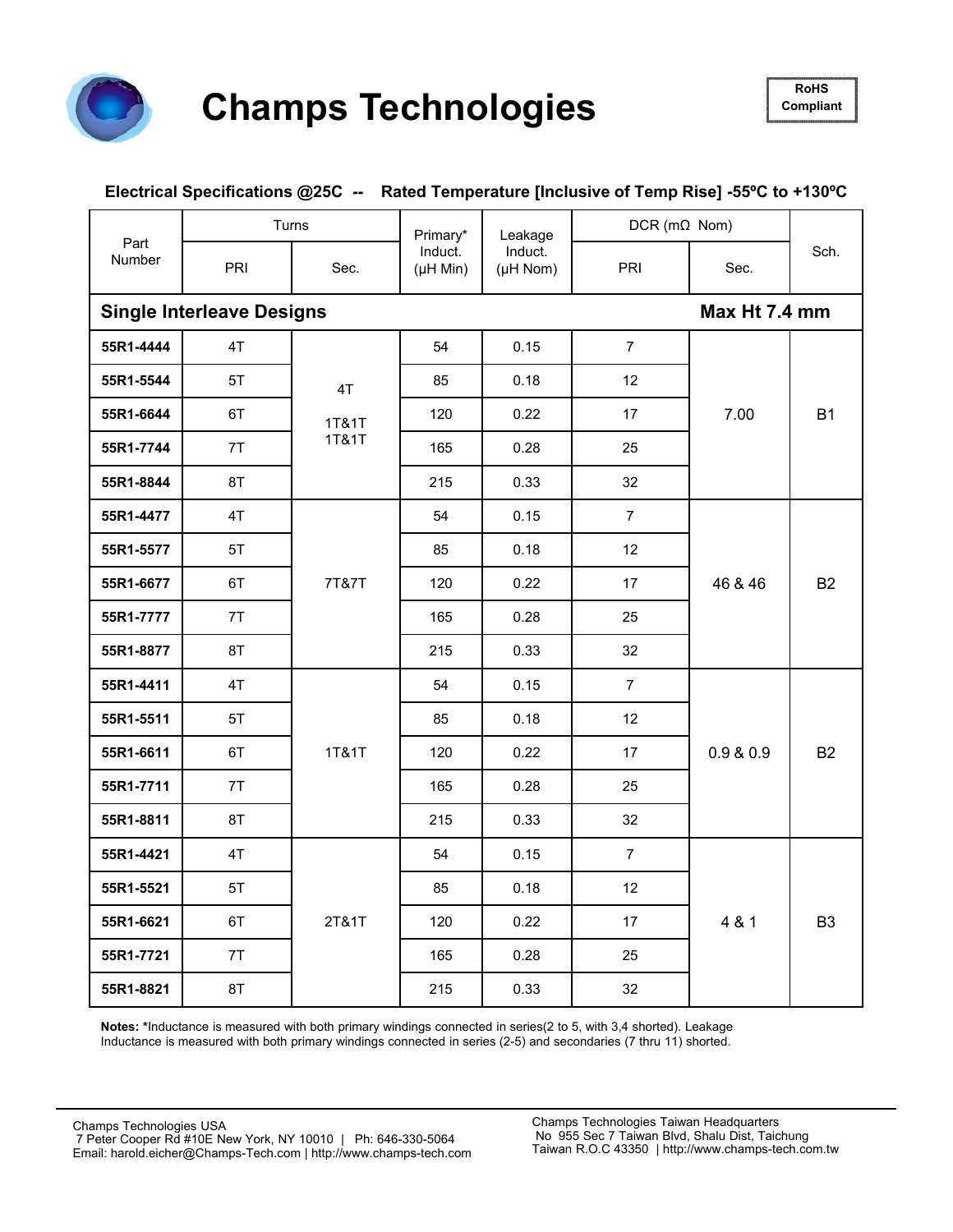

# Champs Technologies **Roder** Rochs

**Compliant**

#### Double Interleave Schematic



| <b>Champs Technologies to Pulse PA09 Cross Reference</b> |                                                                                               |           |               |                                                                                             |               |  |  |  |
|----------------------------------------------------------|-----------------------------------------------------------------------------------------------|-----------|---------------|---------------------------------------------------------------------------------------------|---------------|--|--|--|
| <b>Champs PN</b>                                         | <b>Pulse PN</b><br><b>Pulse PN</b><br><b>Pulse PN</b><br><b>Champs PN</b><br><b>Champs PN</b> |           |               |                                                                                             |               |  |  |  |
| 55R2-4444                                                | <b>PA0901</b>                                                                                 | 55R1-4444 | <b>PA0930</b> | 55R1-4411                                                                                   | <b>PA0938</b> |  |  |  |
| 55R2-5544                                                | <b>PA0903</b>                                                                                 | 55R1-5544 | <b>PA0931</b> | 55R1-5511                                                                                   | <b>PA0939</b> |  |  |  |
| 55R2-6644                                                | <b>PA0905</b>                                                                                 | 55R1-6644 | <b>PA0932</b> | 55R1-6611                                                                                   | <b>PA0940</b> |  |  |  |
| 55R2-7744                                                | <b>PA0907</b>                                                                                 | 55R1-7744 | PA0933        | 55R1-7711                                                                                   | <b>PA0941</b> |  |  |  |
| 55R2-8844                                                | <b>PA0909</b>                                                                                 | 55R1-8844 | <b>PA0946</b> | 55R1-8811                                                                                   | <b>PA0948</b> |  |  |  |
| 55R2-4411                                                | <b>PA0908</b>                                                                                 | 55R1-4477 | <b>PA0934</b> | 55R1-4421                                                                                   | <b>PA0942</b> |  |  |  |
| 55R2-5511                                                | <b>PA0910</b>                                                                                 | 55R1-5577 | <b>PA0935</b> | 55R1-5521                                                                                   | <b>PA0943</b> |  |  |  |
| 55R2-6611                                                | <b>PA0912</b>                                                                                 | 55R1-6677 | <b>PA0936</b> | 55R1-6621                                                                                   | <b>PA0944</b> |  |  |  |
| 55R2-7711                                                | <b>PA0914</b>                                                                                 | 55R1-7777 | <b>PA0937</b> | 55R1-7721                                                                                   | <b>PA0945</b> |  |  |  |
| 55R2-8811                                                | <b>PA0916</b>                                                                                 | 55R1-8877 | <b>PA0947</b> | 55R1-8821                                                                                   | <b>PA0949</b> |  |  |  |
|                                                          |                                                                                               |           |               | Champs offers '55' Series in many non-standard turns configurations not shown or cross-ref. |               |  |  |  |